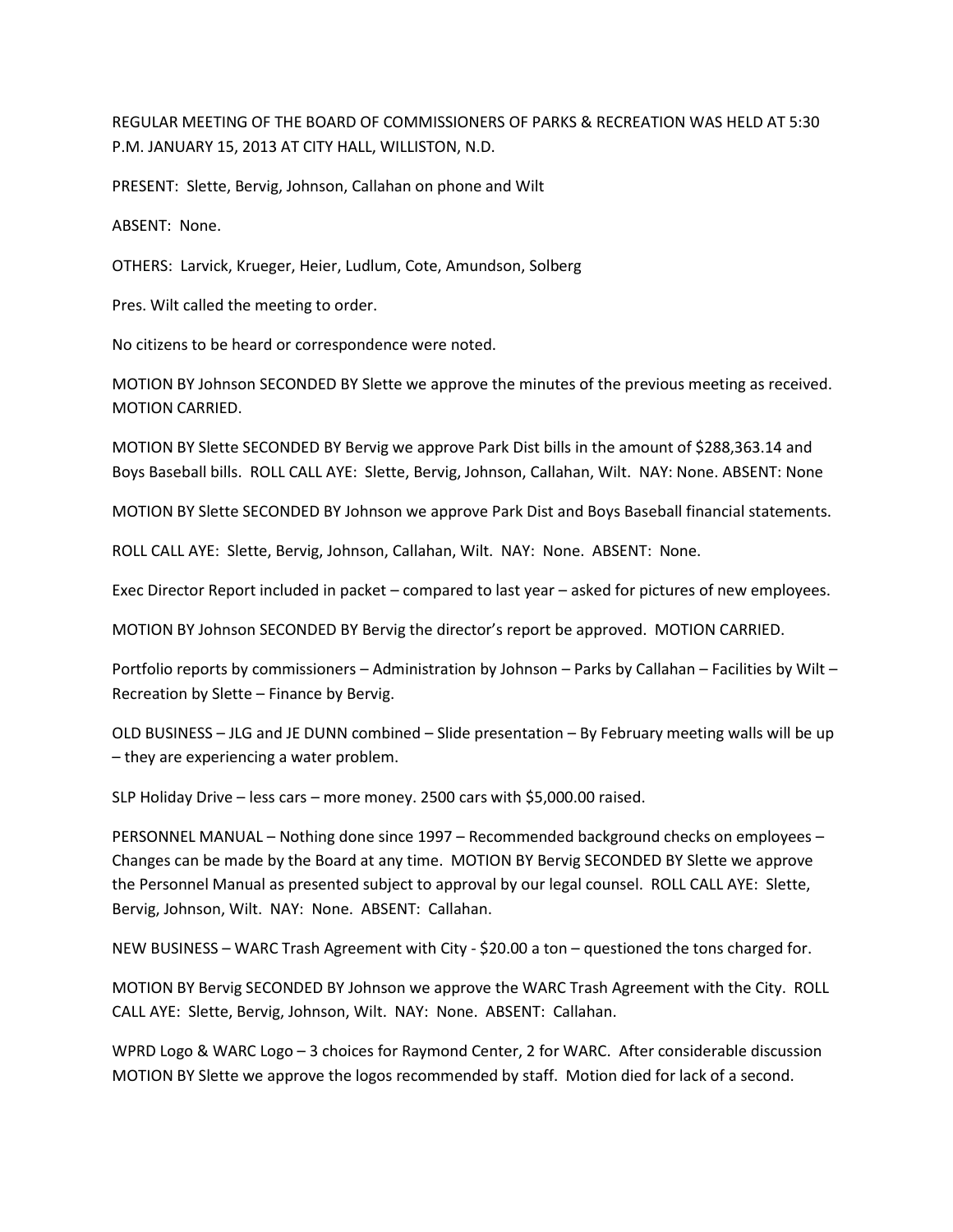MOTION BY Johnson SECONDED BY Bervig we call a special meeting to get a mission statement so the staff can use that to develop a logo. MOTION CARRIED – Slette voted nay.

Cost Recovery Philosophy – After discussion no action was taken on this subject.

MOTION BY Johnson SECONDED BY Slette the meeting adjourn. MOTION CARRIED.

Joel Wilt, Pres.

ATTEST:

Jordis Larvick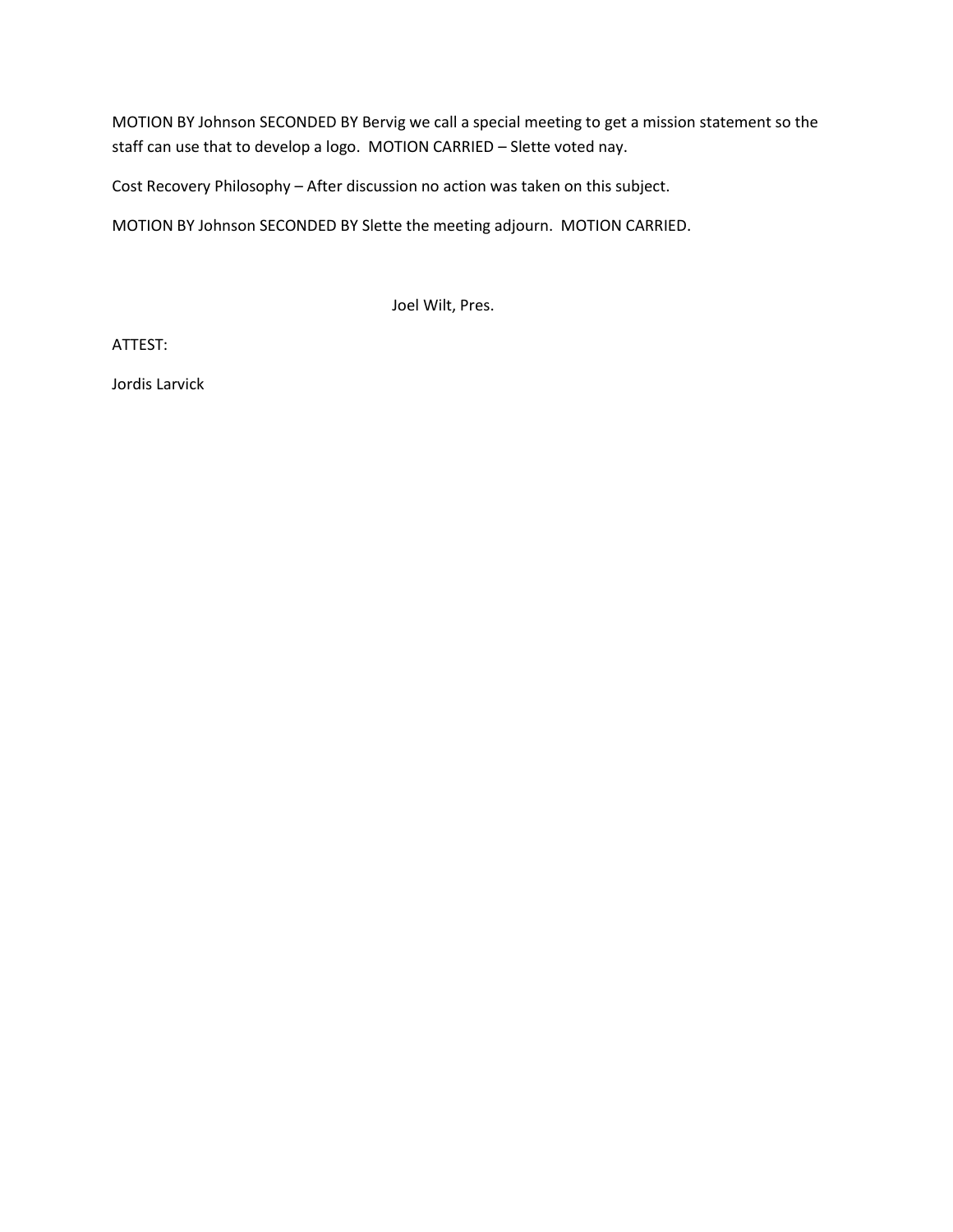REGULAR MEETING OF THE BOARD OF COMMISSIONERS OF PARKS & RECREATION WAS HELD AT 5:30 P.M. FEBRUARY 19, 2013 AT CITY HALL, WILLISTON, N.D.

PRESENT: Callahan, Slette, Bervig, Johnson, Wilt.

ABSENT: None.

OTHERS: Larvick, Krueger, Ludlum, Cote, Amundson, Solberg, Heise, Stillwell.

Pres. Wilt called the meeting to order.

No correspondence or citizens to be heard were in attendance.

MOTION BY Slette SECONDED BY Bervig we approve the minutes of the previous meeting as received. MOTION CARRIED.

MOTION BY Bervig SECONDED BY Slette we approve Park Dist bills in the amount of \$400,894.84 and Boys Baseball bills. ROLL CALL AYE: Callahan, Slette, Bervig, Johnson, Wilt. NAY: None. ABSENT: None.

MOTION BY Johnson SECONDED BY Callahan we approve Park Dist. and Boys Baseball financial statements. ROLL CALL AYE: Callahan, Slette, Bervig, Johnson, Wilt. NAY: None. ABSENT: None.

Exec Director Report – in packet. MOTION BY Johnson SECONDED BY Callahan we accept the report. MOTION CARRIED.

PORTFOLIO REPORTS dIscussed.

OLD BUSINESS – JLG/JE Dunn update – Erecting walls –drain tile under pools – some steel delivered.

Park planning Design bid – Four bids were received – The committee recommended the bid of Peaks to Plain Design – Callahan asked for approval of up to \$200,000.00 from the Board. MOTION BY Callahan SECONDED BY Johnson we give the job to Peaks to Plains Design and authorize up to \$200,000.00 for the project. ROLL CALL AYE: Callahan, Slette, Bervig, Johnson, Wilt. NAY: None. ABSENT: None.

NEW BUSINESS – Mission Statement – Superior parks, facilities, and programs for all to enjoy an active life. MOTION BY Johnson SECONDED BY Callahan we approve the proposed mission statement. ROLL CALL AYE: Callahan, Slette, Bervig, Johnson, Wilt. NAY: None. ABSENT: None.

WPSD #1 Indoor pool request – The WPRD will provide staff for the day-to-day operations of the facility and the WPSD#1 will provide the maintenance staff for the day-to-day operations of the facility by providing routine repairs, water filtration or repairs that occur in the normal course of operations. Examples of routine repairs would include fixing a pipe leak or painting an office. The WPRD will match WPSD #1 in assisting with repairs up to \$7000 for any major repair. If the repair is larger than the \$14,000 combined funding. A committee will work together to either raise the funds and/or make recommendations to the WPSD #1 on a course of action to be taken.